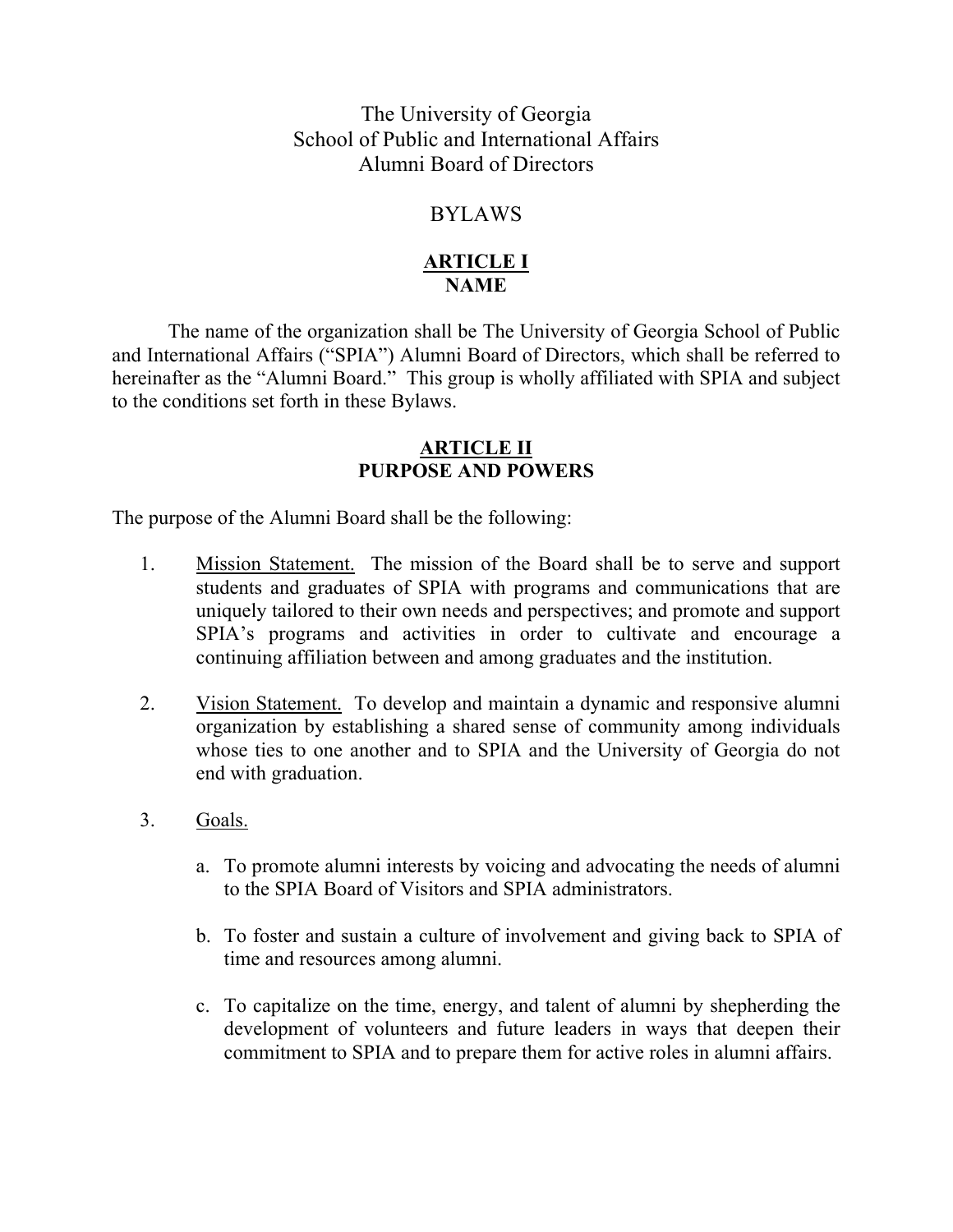- d. To allow SPIA to be a life-long value-added experience for all SPIA graduates.
- 4. Objectives.
	- a. To continuously educate alumni, current students, and the entire University of Georgia community about our mission, objectives, and capabilities.
	- b. To support the fundraising objectives and goals of SPIA, as prioritized by the Dean of SPIA – which may include but not be limited to the funding of undergraduate student study abroad scholarships and master of public administration unpaid internship stipends.
	- c. To enhance the experience of undergraduate and graduate students while attending SPIA, by finding ways to offer them support or mentoring and encourage their involvement as they become SPIA alumni.
	- d. To create dynamic links with SPIA graduates around the country.
	- e. To participate in development initiatives by acting as an advisor to SPIA development groups.

# **ARTICLE III MEMBERSHIP**

- 1. Eligibility. Membership in the Alumni Board shall be open to:
	- a. Any alumnus/alumna of SPIA's undergraduate or graduate programs;
	- b. Anyone who graduated from the Franklin College of Arts and Sciences with a political science or public administration undergraduate or graduate degree; and
	- c. Any individual, as determined by the Board, who is not eligible for membership under subsections (a) or (b) of this Section but is nevertheless interested in the welfare of SPIA and in assisting the Board in accomplishing the goals and objectives identified in these Bylaws.
- 2. Members. The Alumni Board shall consist of no more than thirty-one members and no less than twenty-one members. The primary criterion for membership shall be a commitment to serve the interests of SPIA and its alumni and current students. In order to accomplish a diverse membership, the Board may utilize the resources of SPIA and the University of Georgia to identify alumni to serve on the board.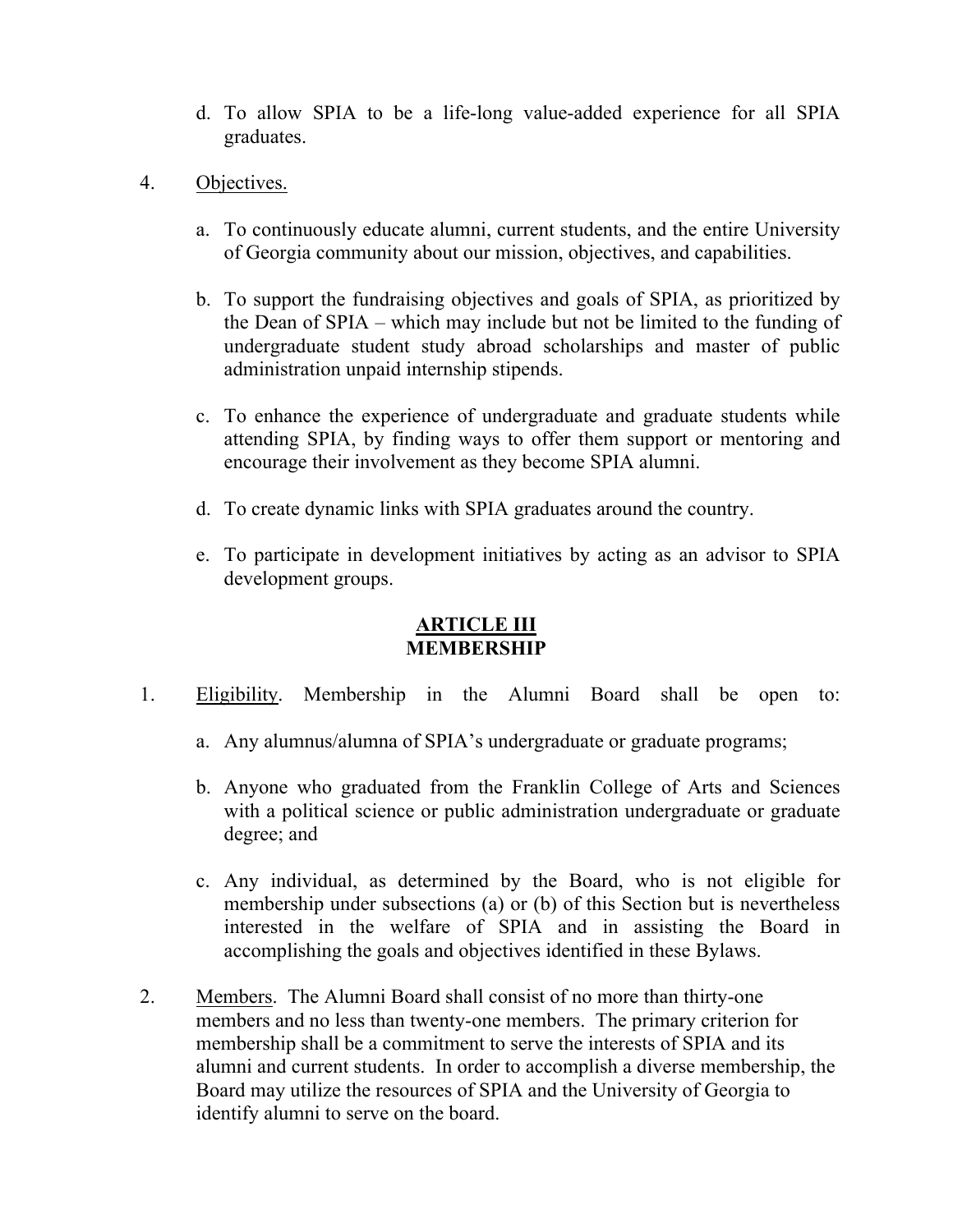The Board shall contain a minimum of six members who obtained a Master or Doctorate in one of the programs currently or previously offered by SPIA. The Board shall contain a minimum of six members who reside in the greater Washington, DC area.

The Board may alter the size and geographic diversity of the membership, subject to a two-thirds (2/3) vote of the current Board.

- 3. Election.
	- a. All Members shall serve terms of three years. Members may serve two consecutive full terms and will be prohibited from seeking an additional term for one year after the completion of their second term.
	- b. No later than April 1 of each year, the Secretary/Treasurer shall send notification to all Members whose terms are expiring inquiring about their intention to seek reelection to the Board. A Member who elects to resign or who chooses not to offer for reelection shall notify the Secretary/Treasurer in writing prior to April 15. By June 15, the Nominating Committee shall elicit potential nominees from the Members and present to the Board a slate of nominees to fill the upcoming Board vacancies. The Nominating Committee shall create procedures for vetting and slating the nominees. By June 30, Members shall submit their votes for the Board nominees to the Secretary/Treasurer. Election to the Board shall require a two-thirds (2/3) vote of the current Board, including outgoing Board members. Members can cast their vote at a meeting or by proxy via electronic mail addressed to the Secretary/Treasurer.
	- c. All newly elected and reelected Members shall be invited to attend the next Board meeting and begin their tenure of service. Board membership will conclude on June 30th for all Members whose term expires in that year. A Member whose term has expired shall remain in office until his or her successor is elected and qualified.
	- d. The Board, by a majority vote, may fill any vacancies that may occur by reason of death, resignation or otherwise. The filling of a vacancy shall not be required by the Board. In the event of the filling of any vacancies, the Nominating Committee shall present a slate consisting of a least one recommendation to the Board at the next scheduled Board meeting. After a vacancy has been filled, the new member will begin his/her first three year term.
	- e. Any Member may be removed by a three-quarters vote of the Board at any regular or special meeting.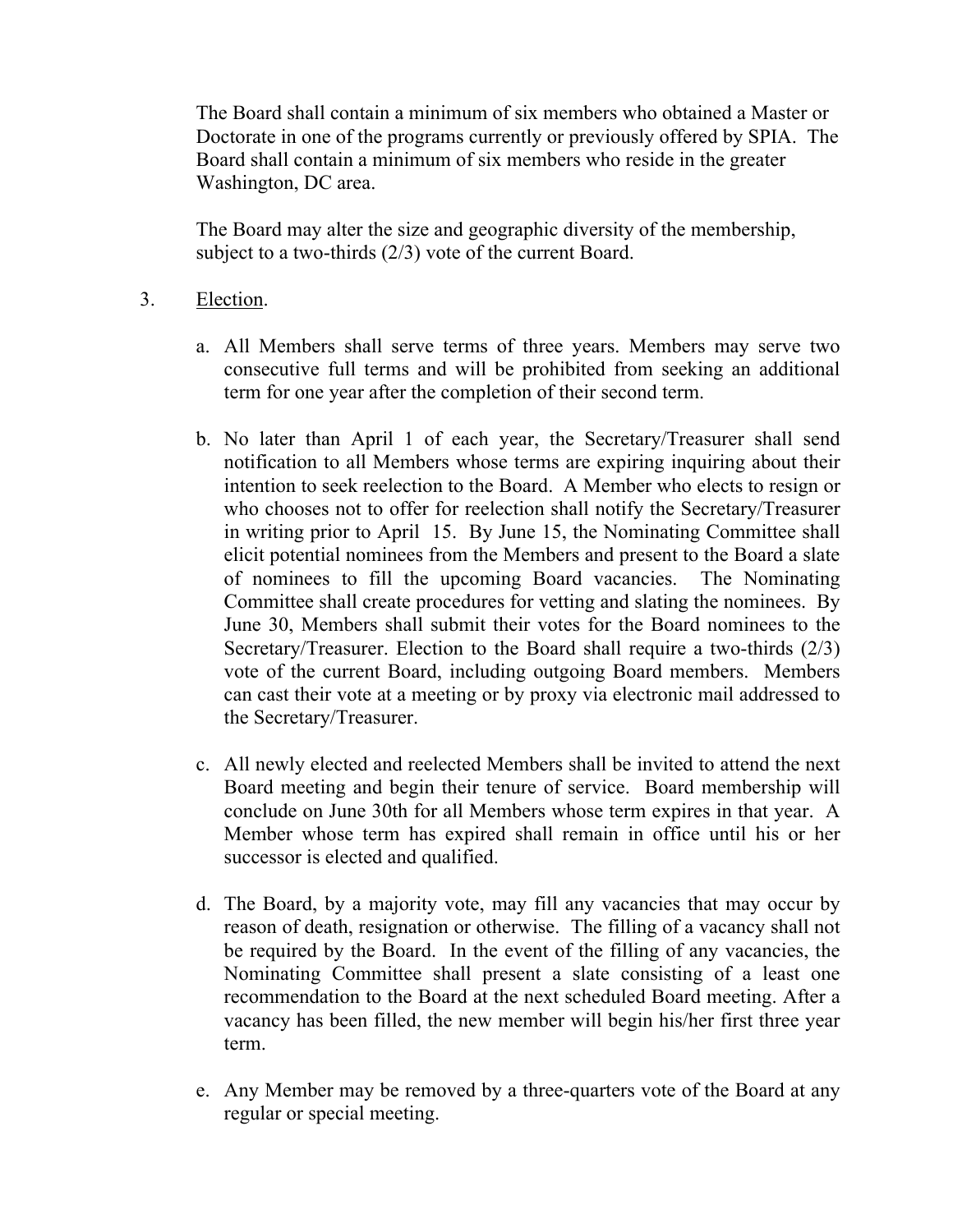#### 4. Ex-Officio Members.

- a. The Dean of SPIA shall serve on the Board as an ex-officio member, but shall have no vote.
- b. In the event the Immediate Past Chairman is not a Member of the Board, the Immediate Past Chairman shall serve as a non-voting, ex-officio member of the Board.
- c. The Board may also invite one SPIA undergraduate and one graduate program student representative to serve two-year terms as ex-officio members with no voting privileges.
- d. No ex-officio members shall count towards the Board membership size, and neither the undergraduate nor the graduate program student representatives shall be subject to the gift contribution requirement of Article III, Section 5(b).
- 5. Good Standing. To remain in good standing, the Member must:
	- a. Be actively engaged in advancing the purpose of the Board, including but not limited to serving as an officer or committee member;
	- b. Commit to an annual gift of at least \$250 to SPIA on a fiscal year basis (a fiscal year shall commence on July 1 and end on June 30 of the following year). For those serving a second consecutive term on the Board, commit to raising or giving at least an additional \$250 on a fiscal year basis;
	- c. Attempt to attend all meetings, conference calls, and events. However, a Member absent from two (2) meetings in any fiscal year, who has not consulted with the Secretary/Treasurer and Development and Alumni Relations Coordinator for each absence, shall be considered to have resigned from the Board;
	- d. Recruit other alumni to serve on the Board;
	- e. Promote SPIA among other alumni; and
	- f. Provide feedback and suggestions to the Dean on ideas for alumni engagement.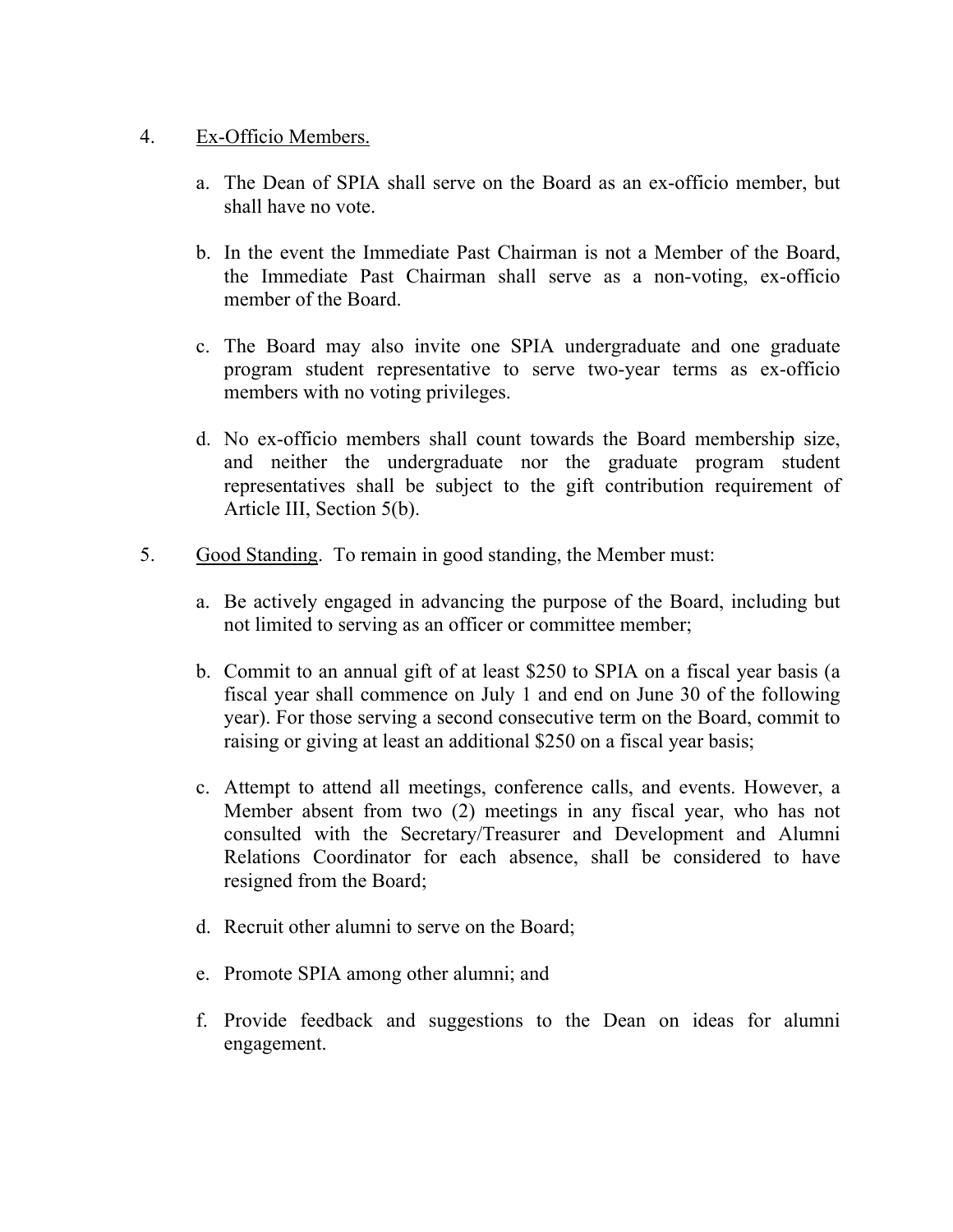- g. Members when acting in official board capacity shall coordinate and obtain approval from SPIA in advance of any communication or invitation to government and elected officials.
- h. Any Board member that has not fulfilled their annual gift requirement by the end of the fiscal year (as defined in Article III, Section 4, subsection b.), shall be considered past due in payment, shall be notified by the Board Chairman of this status and have 90 days from the start of the new fiscal year to complete their gift requirement for the previous fiscal year. Any member that does not resolve their past due status within 90 days of the new fiscal year shall be considered to have resigned from the Board.
- i. Participate in mentoring activities including registration in the UGA Mentor Program.

### **ARTICLE IV OFFICERS AND DUTIES**

- 1. Officers. The officers of the Board shall be a Chairman, a Vice-Chairman, a Secretary/Treasurer, and a Washington, DC Liaison. Officers shall serve a term of one year, or until their successors are elected and qualified, and may serve multiple terms. A Member ineligible to serve the duration of the office due to the expiration of their term on the board shall be allowed to run for said office.
- 2. Election Procedure. By April 15, Board Members shall inform the Secretary/Treasurer of their intention to seek election or reelection for an officer position. By May 15, the Nominating Committee shall present a slate of officers to the Members for election, which shall be approved by a majority vote of all Board Members. The Nominating Committee shall create the procedures for vetting and slating the officers. Board Members may cast their vote by proxy via electronic mail addressed to the Secretary/Treasurer.
- 3. Vacancy. In the event of a vacancy in the position of Chairman, the Vice-Chairman shall complete the former Chairman's unexpired term of office. In such event, the Board shall elect a new Vice-Chairman at the next scheduled Board meeting. Should there be a vacancy created in the position of Vice-Chairman, Secretary/Treasurer, or DC Liaison, then the Board shall elect a new officer at the next scheduled Board meeting to complete the unexpired term of the respective officer.
- 4. Duties.
	- a. The Chairman shall preside at all meetings of the Executive Committee and the regular meetings of the Board and shall be responsible for coordinating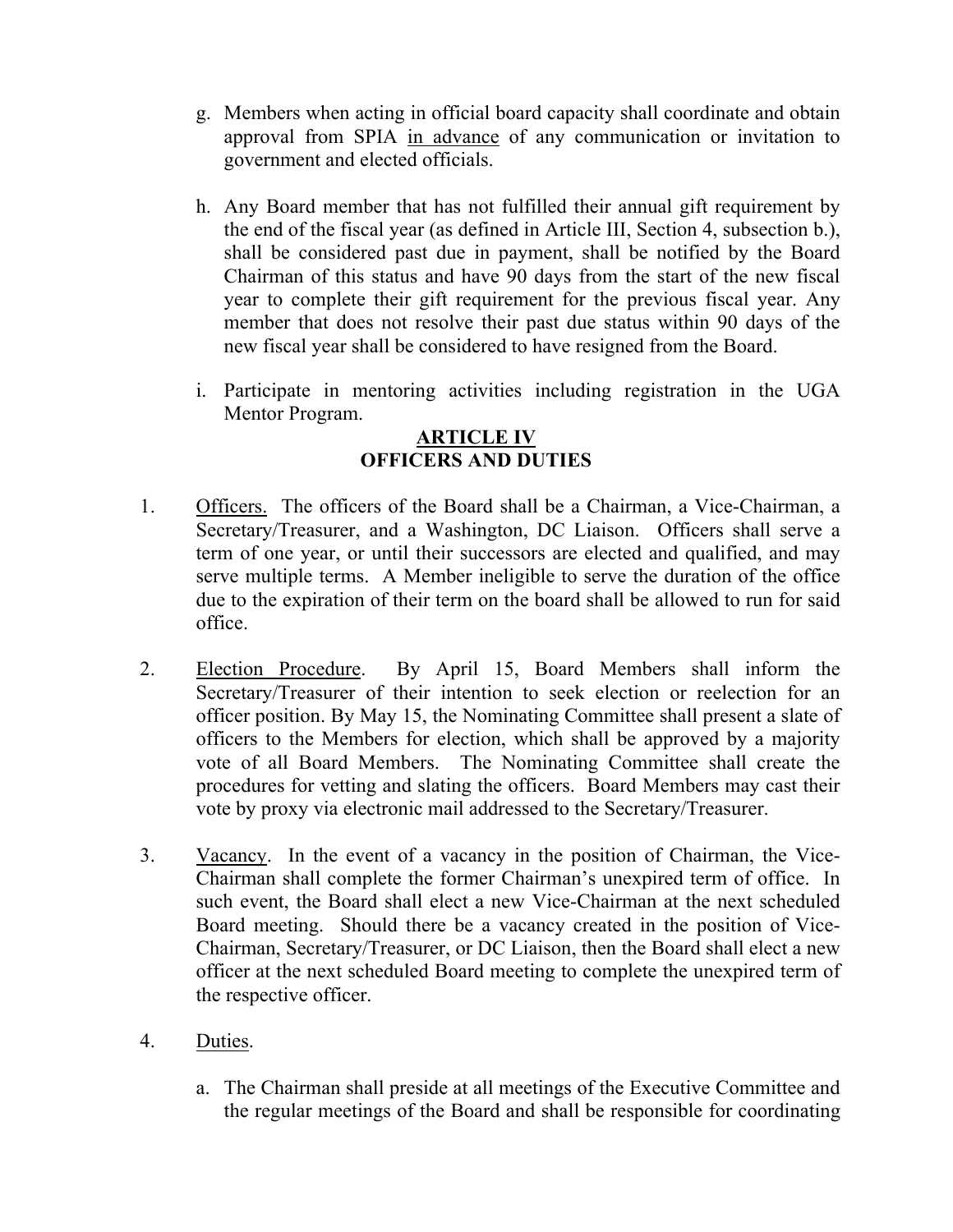the duties and responsibilities of the other officers and for appointing the members of all committees. The Chairman shall oversee and coordinate all activities of the Alumni Board, including all programs, special projects, the selection of new Members, and finances. The Chairman, with assistance from the Vice-Chairman, must provide an annual written report to the Dean of SPIA at a time designated by the Dean. The report at a minimum shall outline activities from the prior year and goals for the upcoming year. Upon the expiration of the Chairman's term of office, he or she shall continue to serve the Board as the "Immediate Past Chairman."

- b. The Vice-Chairman shall, in the absence of the Chairman, exercise the powers and perform the duties of the Chairman.
- c. The Secretary/Treasurer shall be responsible for all matters pertaining to membership. This officer shall also provide training and introductory materials to new Members, record all proceedings of the Board and have the further responsibility for maintaining these By-laws.
- d. The Washington, DC Liaison shall assist the Board and its Committees with matters concerning the Washington, DC area. The Washington, DC Liaison shall be responsible for working with the Board and its Committees to plan activities in the Washington, DC area and shall represent the Board at any SPIA, University of Georgia, or Board events in the Washington, DC area. Only Members who reside in the Washington, DC area shall be eligible to serve as the Washington, DC Liaison.

## **ARTICLE V COMMITTEES**

The organization of the Board shall be composed of various committees as needed to facilitate the purpose of the Board, including but not limited to the following standing committees:

1. Executive Committee. The members of the Executive Committee shall be the Immediate Past Chairman, the Chairman, the Vice-Chairman, the Secretary/Treasurer, the Washington, DC liaison and the Dean of SPIA. The responsibilities of the Executive Committee shall be to determine the dates of meetings for the upcoming year, for planning and organizing the Board meetings, and outlining specific projects for consideration by the Board. The Executive Committee, in its discretion, shall have the authority to form ad hoc committees when deemed necessary and shall be empowered to call upon other members of the Board for assistance in furtherance of the purposes of the Board. The Dean and the Immediate Past Chairman shall serve as ex-officio members only, and shall have no vote. A quorum of the Executive Committee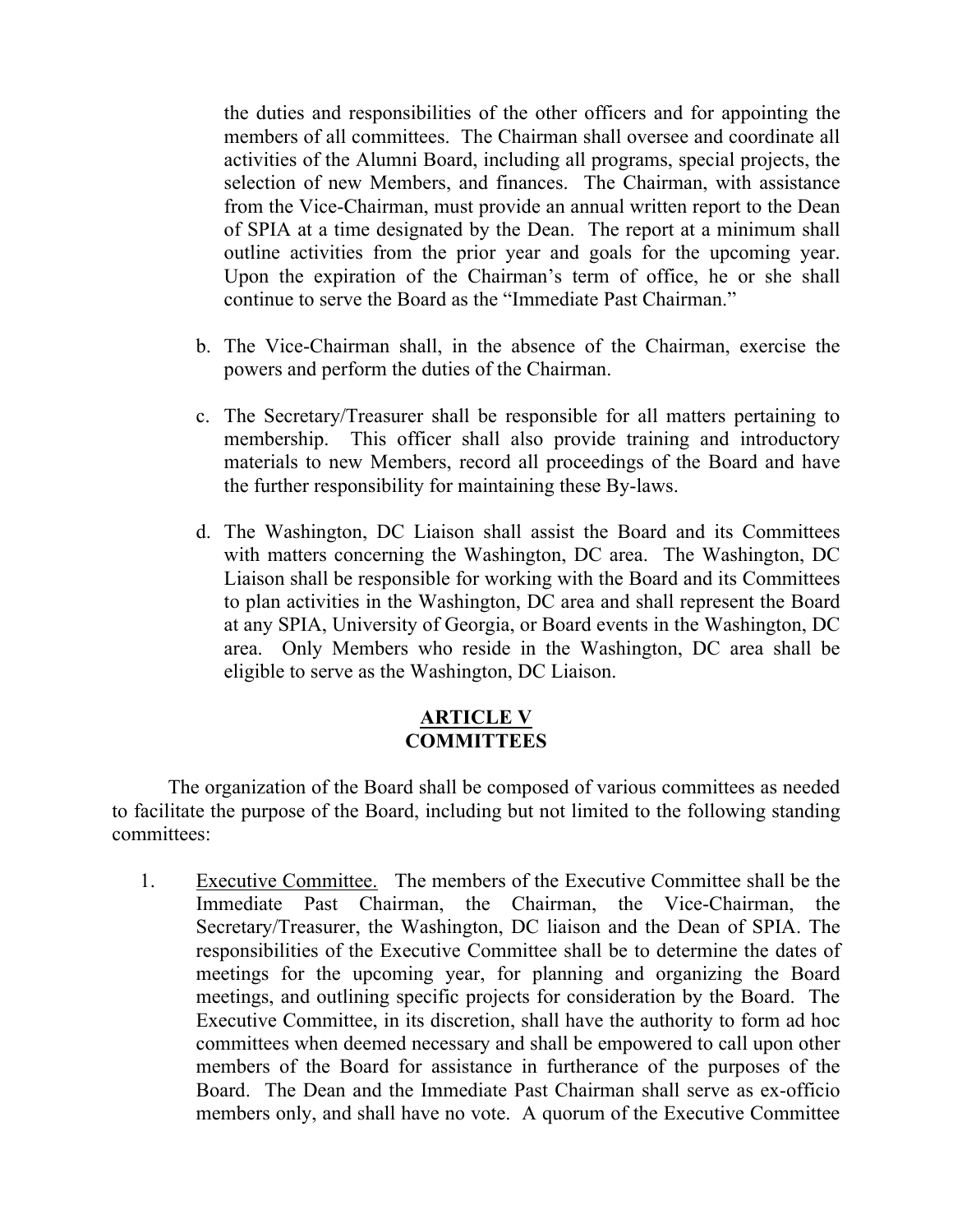shall be a majority of the members of such committee. Any action of the Executive Committee shall require a majority vote of the members of the Executive Committee present.

- 2. Nominating Committee. The Nominating Committee shall be composed of the Chairman and four Members appointed by the Chairman. This committee is responsible for managing the election of officers and Members to the Board in accordance with the provisions of these Bylaws.
- 3. Fundraising Committee. The Fundraising Committee shall support SPIA's fundraising efforts and encourage alumni and friends of the school to participate in the annual funding of priorities set forth by the Dean of SPIA. Committee members shall seek new and creative ideas to help increase fundraising participation levels among alumni and friends. The committee may appoint co-chairs, one of whom would lead all efforts in the Washington, DC area.
- 4. Events Committee. The Events Committee shall be responsible for planning, organizing and hosting the Alumni Board's title-sponsored events throughout the calendar year. The purpose of these events will be to create an opportunity for alumni to network with political, community and business leaders, to establish and maintain the network of SPIA's alumni, and to support SPIA's fundraising efforts. The committee may appoint co-chairs, one of whom would lead all efforts in the Washington, DC area.
- 5. Mentoring Committee. The Mentoring Committee shall be responsible for actively engaging Board Members, alumni and friends of SPIA to serve as mentors to current SPIA students. Members will also actively seek out undergraduate or graduate students who are interested in having a mentor during their time on campus. Committee members will prepare all necessary information that ensures a successful partnership between mentors and mentees.

No other officer of the Executive Committee shall serve as a committee chair.

Committee Chairs shall be appointed by the Chairman as soon as possible after his or her election. Chairs may be re-appointed to unlimited consecutive terms so long as they remain eligible for membership on the Board.

# **ARTICLE VI MEETINGS**

1. Regular Meetings. There shall be four (4) scheduled meetings of the Board each year, scheduled approximately three months apart, on such dates and at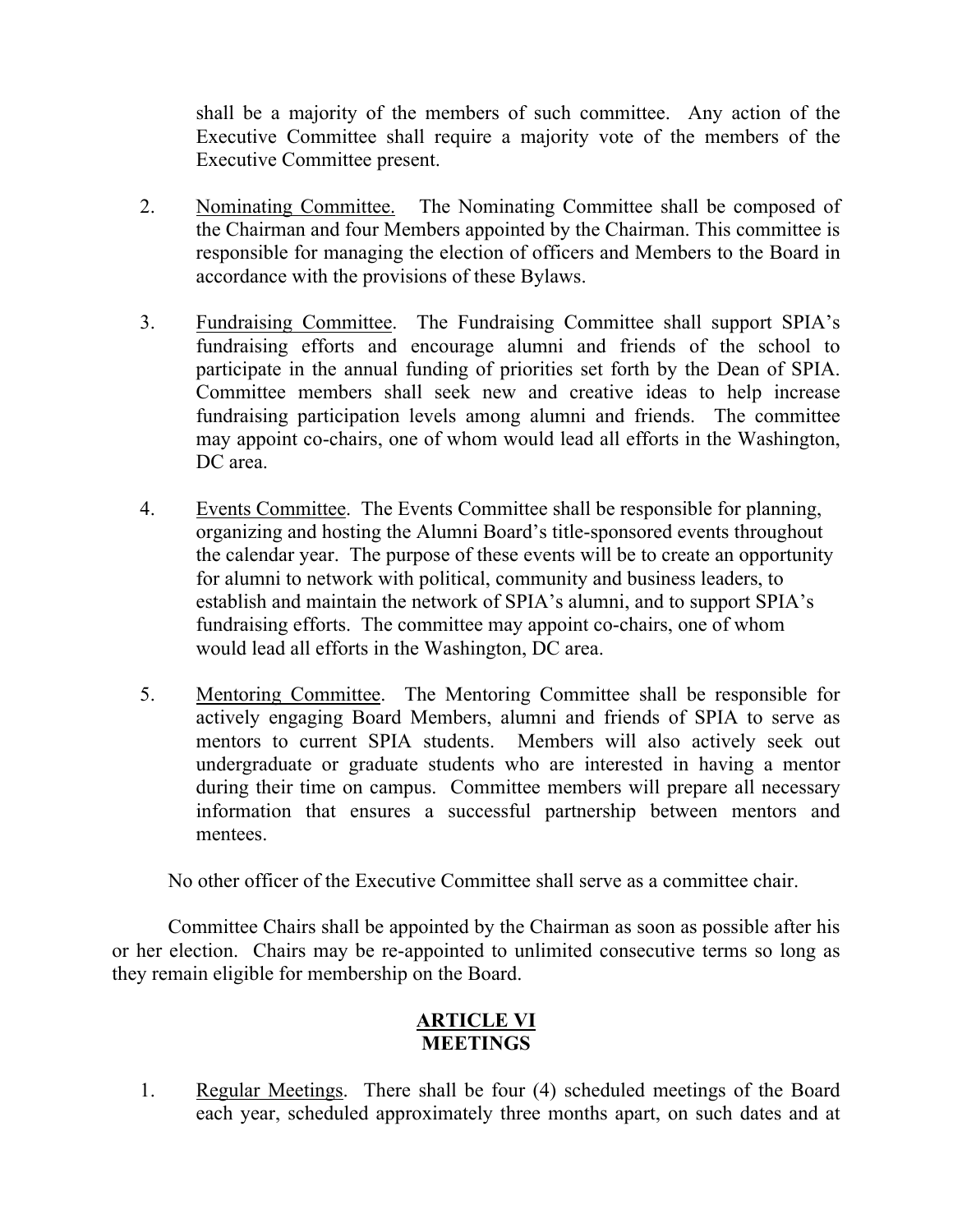such times as the Executive Committee shall determine. At least one (1) meeting per year must be conducted in person. Other meetings may be conducted via videoconference, teleconference, or any other means of communication and all action by the Board at such meetings shall be equal to actions taken at an in person meeting. A quorum must be present at all times. The Chairman shall establish the agenda and topics for discussion at each meeting.

2. Special Meeting. In addition to the regularly scheduled meetings of the Board, special meetings may be held at the discretion of the Executive Committee or upon the request of five (5) or more Members, provided, however, that the Board be given no less than fourteen (14) days written notice of such meeting.

### **ARTICLE VII PROCEDURE**

- 1. All Board meetings shall be conducted in accordance with Robert's Rules of Order.
- 2. A quorum shall consist of one-half (1/2) of the Members of the Board.
- 3. Board Members may cast proxy votes on any measure under consideration by the Board via electronic mail addressed to the Secretary/Treasurer.

## **ARTICLE VIII AMENDMENT**

These Bylaws shall be amended or repealed by a vote of two-thirds (2/3) of the members of the Board present at any duly authorized meeting. Notice of any proposed amendment or repeal shall be given to the members of the Board not later than five (5) days prior to such meeting.

#### **ARTICLE IX EXPENDITURES**

The Secretary/Treasurer shall review all proposed budgets and make funding decisions only in consultation with the Dean of SPIA.

### **ARTICLE X DISSOLUTION**

The Dean shall have the discretion to dissolve the board. In the event of dissolution of the Alumni Board, all funds, monies, records, receipts, property, and